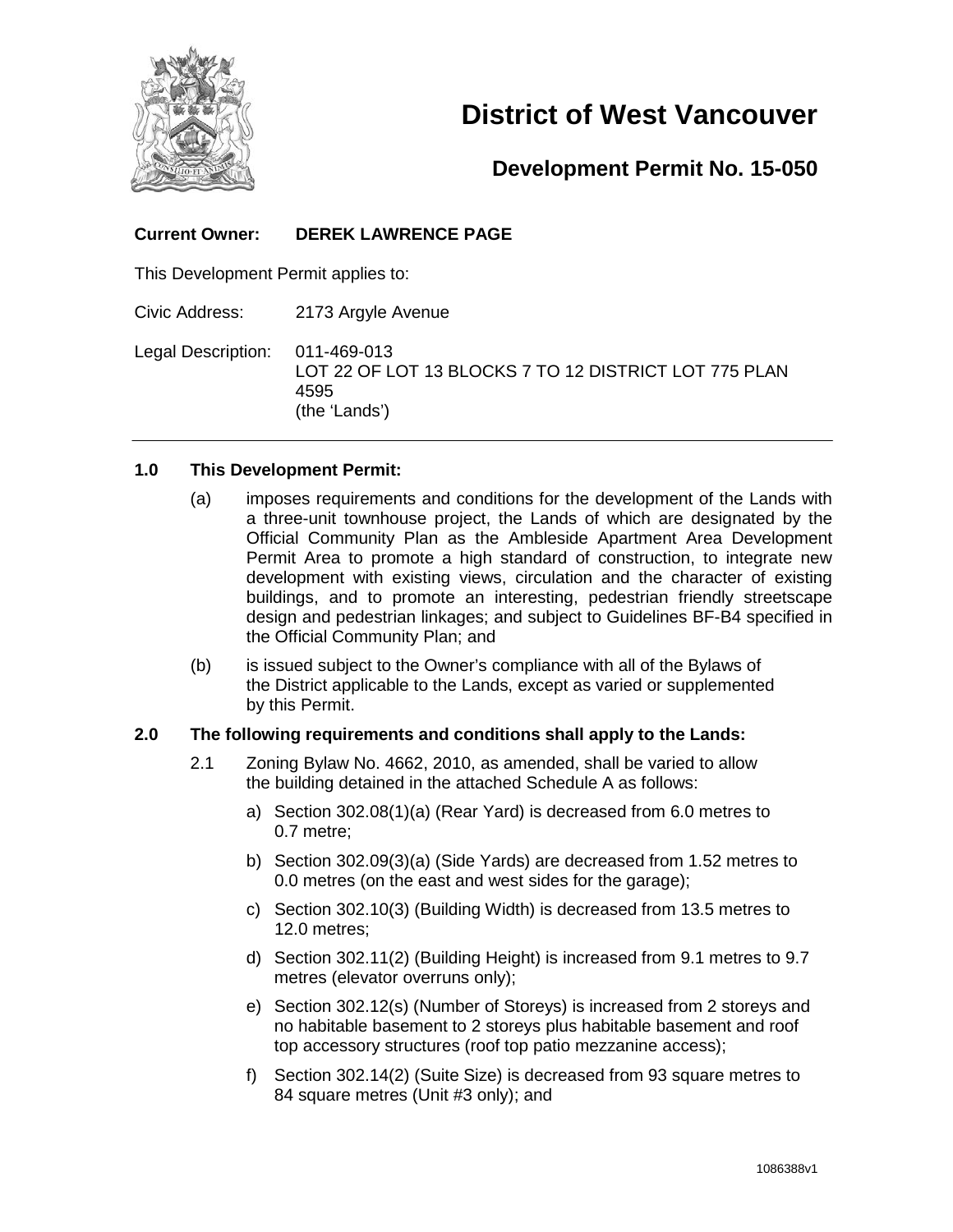g) Section 302.16(2) (Balcony Projection) is increased from 1.2 metres to 1.4 metres for the front yard,

all as shown on the attached Schedule A.

- 2.2 Building, structures, on-site parking, driveways and site development shall take place in accordance with the attached Schedule A.
- 2.3 Sprinklers must be installed in all areas as required under the Fire Protection and Emergency Response Bylaw No. 4366, 2004.
- 2.4 No wood burning fireplaces shall be installed, constructed or otherwise permitted on the Lands or in any building on the lands.
- 2.5 On-site landscaping shall be installed at the cost of the Owner in accordance with the attached Schedule A.
- 2.6 Sustainability measures and commitments shall take place in accordance with the attached Schedule A.
- 2.7 All balconies, decks and patios are to remain fully open and unenclosed except where shown on attached Schedule A; however, in any case the weather wall must remain intact.

#### **3.0 Prior to commencing site work or Building Permit issuance, whichever occurs first, the Owner must:**

- 3.1 Provide and implement a plan for traffic management during construction to the satisfaction of the District's Manager of Development Engineering.
- 3.2 Install tree, vegetation and/or hedge protection measures as required to the satisfaction of the District's Environmental Protection Officer.
- 3.3 Submit a "Sediment and Erosion Plan" to the District's Environmental Protection Officer for approval, and the owner shall be responsible for maintaining, reparing and implementation of the sediment control measures.

#### **4.0 Prior to Building Permit issuance:**

- 4.1 Provide engineering civil drawings detailing works, including but not limited to:
	- (a) storm water management measures;
	- (b) site service connections;
	- (c) new boulevard plan along the frontage of the site including curbs, sidewalk and grading plan; and
	- (d) repaving of Argyle Avenue along the frontage of the Lands (if required),

must be submitted for acceptance, and security provided for the due and property completion of the engineering works, all to the satisfaction of the District's Manager of Development Engineering.

#### **5.0 Security for Landscaping**

5.1 Prior to building permit issuance, security for the due and proper completion of the landscaping set forth in section 2.5 of this Development Permit shall be provided in the amount of \$58,500.00 or unconditional,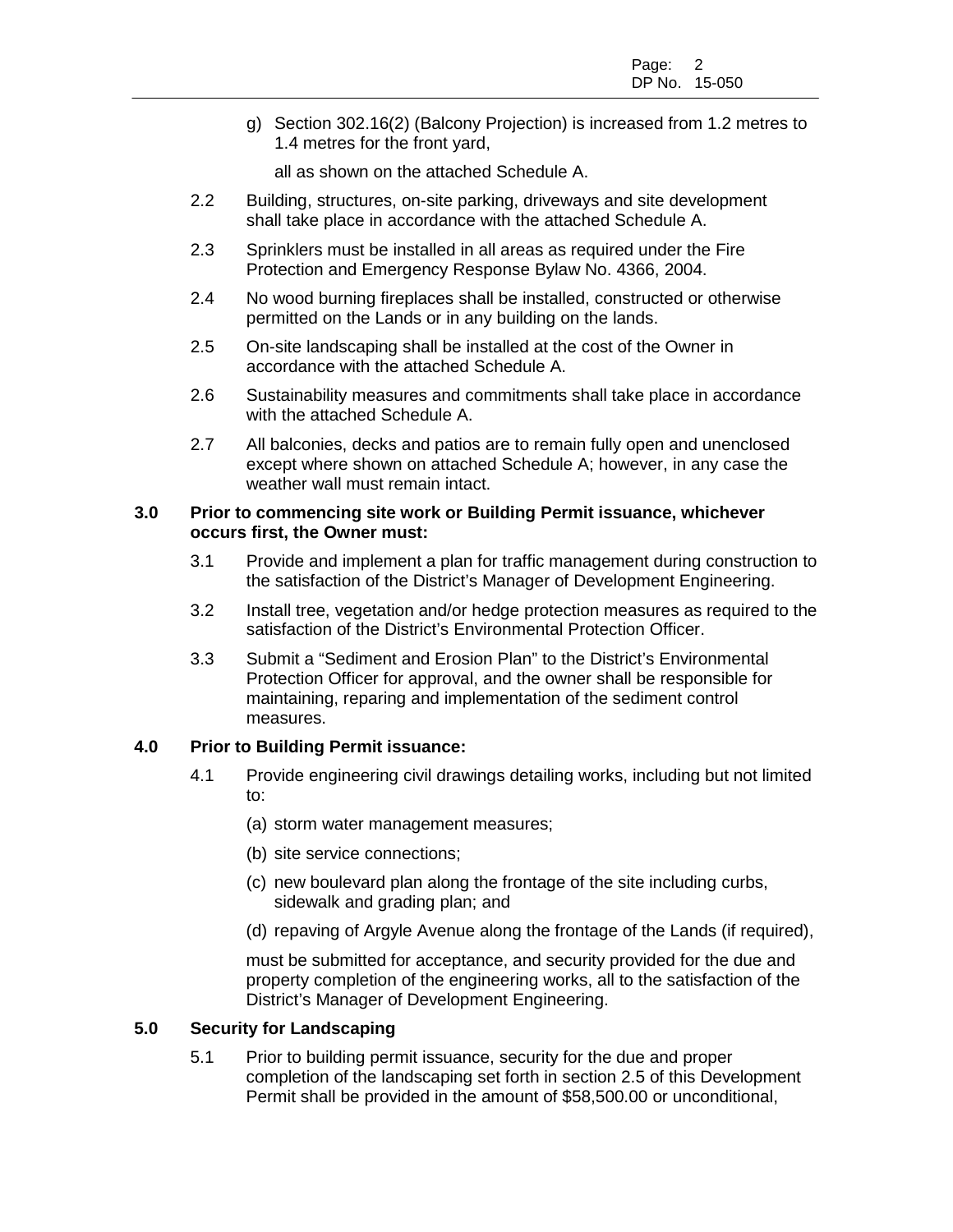irrevocable auto-renewing letter of credit issued by a Canadian chartered bank or credit union.

- 5.2 Release of the Landscape Deposit:
	- (i) Following installation of the landscaping set forth in section 2.5 of this Development Permit and upon receipt of a certified letter or report by a Landscape Architect in good standing with the British Columbia Society of Landscape Architects to the District that:
		- a. the landscaping has been installed substantially in accordance with section 2.5 of this Development Permit; and
		- b. any variations that may have been undertaken to the landscaping set forth in section 2.5 of this Development Permit are clearly identified, including but not limited to:
			- i. any adjustments to retaining walls,
			- ii. changes to the mixture or sizes of any plant materials or trees,
			- iii. completion of any off-site or boulevard works,
			- iv. any areas that received alternative treatment,
			- v. any paving changes, or
			- vi. any other additional or omitted plantings or alterations,

together with a clear rationale and explanation thereof and that a final review with the landscape contractor has been completed and provision of the date when this final review was completed on, and that it is noted if there are any outstanding landscape items that need attention, and confirm that the installed landscape is complete, the District will release 80% of the initial value of the Landscape Deposit. The remaining 20% of the initial value of the Landscape Deposit shall be retained by the District as a warranty deposit (the "Warranty Deposit") to ensure successful installation of the landscaping.

- (ii) After a minimum of a one-year period following certification that the landscaping set forth in section 2.5 has been completed, and upon final certification by a Landscape Architect in good standing with the British Columbia Society of Landscape Architects, the District will release the Warranty Deposit.
- (iii) In the event that the landscaping is not completed as provided for in this Permit, the District may, at its option, enter upon, carry out and complete the landscaping so as to satisfy the terms of the Development Permit, and recover the costs of doing so from the security deposited, including the costs of administration and supervision.
- 6.0 This Development Permit lapses if the work authorized herein is not commenced within 24 months of the date this permit is issued.

In the event the Owner is delayed or interrupted or prevented from commencing or continuing the development by reason of any Act of God, labour unrest (including strike and lockouts), weather conditions or any similar cause reasonably beyond